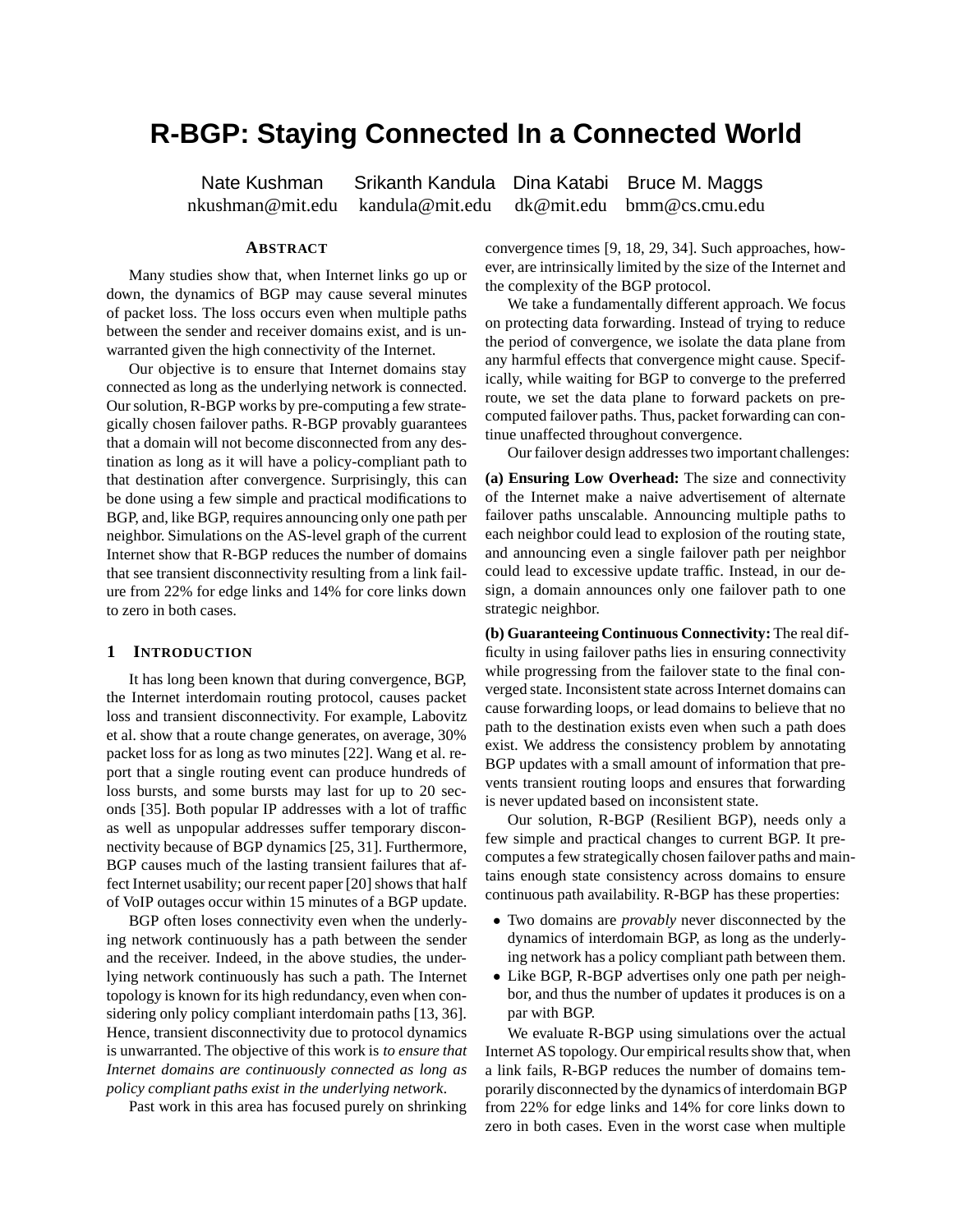link failures affect both the primary and the corresponding failover path, R-BGP avoids 80% of the disconnectivity seen with BGP. Furthermore, R-BGP achieves this performance with message overhead comparable to BGP and reduced convergence times.

Ensuring that routing protocols recover from link failures with minimal losses is an important research problem with direct impact on application performance. Significant advances have been made in supporting sub-second recovery and guaranteed failover for intradomain routing in both IP and MPLS networks [11, 28, 32, 33], but none of these solutions apply to the interdomain problem. The main contribution of this paper is to provide immediate recovery guarantees for interdomain routing, using scalable, practical and provably correct mechanisms.

## **2 BGP BACKGROUND**

The Internet is composed of multiple networks, called domains or autonomous systems (ASes). ASes use the Border Gateway Protocol (BGP) to exchange interdomain information on how to reach a particular address prefix. A BGP update contains the full path to the destination expressed in terms of AS-hops. Each BGP router selects the best route for each destination prefix, called the *primary route*, and *advertises only its primary path* to its peer routers, sending them advertisements *only when routes change*.

BGP is a policy-based protocol. Rather than simply selecting the route with the shortest AS-path, routers use policies based on commercial incentives to select a route and to decide whether to propagate the selected route to their neighbors. The policies are usually guided by AS relationships, which are of two dominant types: customerprovider and peering [13]. In the former case, a customer pays its provider to connect to the Internet. In peering relationships, two ASes agree to exchange traffic on behalf of their respective customers free of charge. Most ASes follow two polices for routing traffic: "prefer customer" and "valley-free". Under the "prefer customer" routing policy, an AS always prefers routes received from its customers to those received from its peers or providers. Under the "valley-free" routing policy, customers do not transit traffic from one provider to another, and peers do not transit traffic from one peer to another.

Finally, BGP comes in two flavors: routers in different ASes exchange routes over an eBGP session, whereas routers within the same AS use iBGP.

## **3 RELATED WORK**

Most prior work on improving BGP performance addresses control plane issues, such as reducing convergence time and the number of routing messages [9, 18, 29, 34]. A common tactic is to prevent paths that are not going to be useful from being explored during convergence. For example, BGP-RCN [30] augments a BGP update with the location that triggered the update, which, upon a withdrawal, saves BGP from exploring paths that also traverse the same troubled location, and hence are likely to be down. Another proposal [9] sends additional withdrawal messages to purge stale information from the network as quickly as possible. Our approach differs from the above prior work because instead of worrying about shrinking the convergence time, it protects data forwarding from the harmful effects of BGP convergence by providing failover paths.

Prior work on failover paths is mainly within the context of *intradomain* routing. For example, in MPLS networks, it is common to use MPLS fast re-route which routes around failed links using pre-computed MPLS tunnels [28]. In IP networks, there are a few proposals for achieving subsecond recovery when links within an AS fail [11, 23, 33], this work does not extend to the interdomain context because it assumes a monotonic routing metric, ignores AS policies, and requires strict timing constraints.

Lastly, prior work on failover paths in the interdomain context does not provide a general solution for continuous connectivity. The authors of [8] have proposed a technique for immediate BGP-recovery for dual-homed stub domains. Their solution, however, does not generalize to other types of domains, and requires out-of-band setup of many interdomain tunnels. Also, the authors of [36] propose a mechanism that allows neighboring ASes to negotiate multiple BGP routes, but in contrast to our work they do not use these routes to protect against transient disconnectivity or provide connectivity guarantees.

## **4 WHY NOT REDUCE CONVERGENCE TIME?**

There are two broad ways to address packet loss caused by BGP convergence: limit how long BGP convergence lasts, or ensure that BGP convergence does not cause packetloss. Much prior work has focused on the former approach, i.e., shrinking BGP's convergence times [9, 18, 29]. We chose to explore the second approach for two reasons:

**(a) Fast enough convergence is unlikely:** Given the size of the Internet, it is difficult, if not impossible, to design an interdomain routing protocol that converges fast enough for real-time applications. The convergence time of BGP is limited both by the time it takes routers to process messages, and by rate-limiting timers instituted to reduce the number of update messages. There's an inherent trade-off between these two however: set the timers too low and convergence is limited by the time it takes routers to process the additional updates; set the timers too high and convergence is limited by the time it takes for the timers to expire. Currently, routers use a timer called the Minimum Route Advertise Interval (MRAI) to limit the time between back-to-back messages to the same neighbor for the same destination to 30 seconds, by default. Griffin et. al. [14] show that we cannot expect a net gain in convergence time by reducing this default, yet real-time applications such as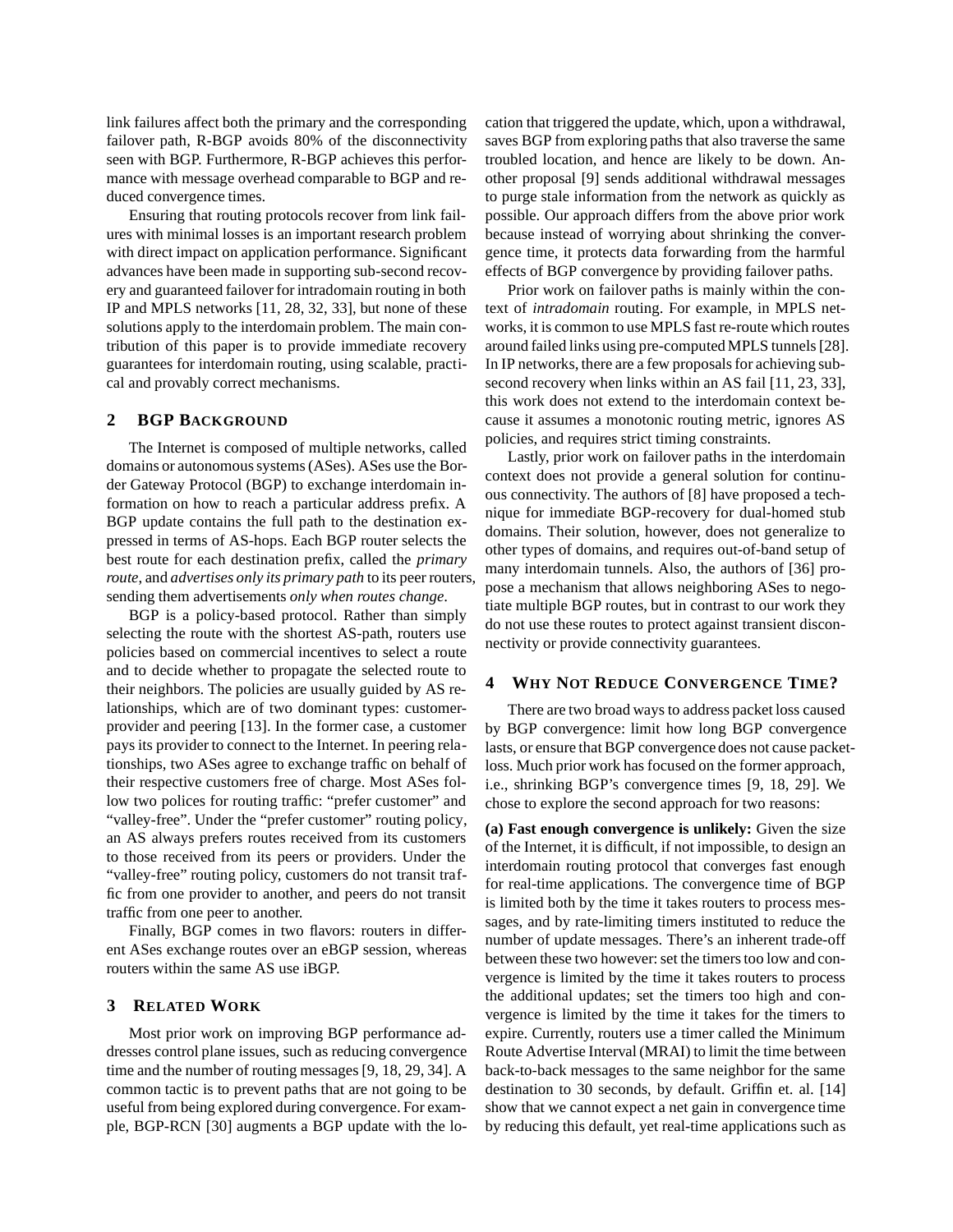VoIP and games cannot handle more than a couple seconds of disconnectivity, thus even a single MRAI of outage can be devastating for them [17].

**(b) Focus on convergence limits innovation:** Imposing strict timing constraints on convergence stifles innovations in interdomain routing. For example, it is desirable for interdomain routing to react to performance metrics by moving away from routes with bad performance [36]. However, such an adaptive protocol will likely spend longer time converging because it explores a larger space of paths and changes paths more often. A mechanism to protect the data-plane from loss during convergence will be a key component of any research into richer routing and traffic engineering options.

The rest of this paper details the problem and presents R-BGP (Resilient BGP), a few simple and practical modifications to BGP that ensure continuous AS-connectivity. We present R-BGP in the context of a single destination; this keeps the description simple but also complete, since BGP is a per-destination routing protocol. Further, we first describe the problem and solution at the AS level, referring to each AS as one entity and ignoring router-level details. Then in §7, we discuss router-level implementations.

## **5 TRANSIENT DISCONNECTIVITY PROBLEM**

Ideally, when a link fails, the routing protocol would immediately re-route traffic around it. But, in reality, BGP takes a long time to find another usable route, creating a *transient disconnectivity*, during which packets are dropped.

Consider the example in Fig. 1, where MIT buys service from both Sprint and a local provider Bob, who in turn buys service from AT&T and Joe. Traffic sent to MIT flows along the dashed arrows in the figure.

In BGP, an AS advertises only the path that the AS uses to reach the destination. Since all of Bob's neighbors are using his network to route to MIT, none of them announces a path to Bob, and Bob knows no alternate path to MIT. Thus, if the link between Bob and MIT fails, Bob can no longer forward packets to MIT and has to drop all packets, including those from AT&T and Joe. Eventually, Bob will withdraw his route to MIT, resulting in AT&T advertising the alternate path through Sprint. Now that Bob knows again a path to MIT, it resumes packet forwarding.

This is an example of a transient disconnectivity. Specifically, Bob has suffered temporary disconnectivity to MIT even when the underlying AS-graph contains an alternate path. Note that the harm of transient disconnectivity is not limited to the AS without a path. In this example, AT&T also suffers transient disconnectivity to MIT even though it knows of an alternate path.

In practice, transient disconnectivity is typical whenever routes change, and might last for a few minutes [22, 35]. This delay stems from several causes. First, a usable path might not be available at the immediate upstream AS



**Figure 1: Transient Disconnectivity:** When the link between Bob and MIT goes down, packets to MIT that are sent from Bob's domain and also those from upstream domains will be dropped until the alternate path through Sprint is advertised and BGP re-converges.

forcing the withdrawal to percolate through many ASes until reaching an AS that knows an alternate path. Further, searching for a usable path involves discarding many alternatives. For example, AT&T might first switch to the customer route "Joe→Bob→MIT" but will have to discard it when Joe reacts to Bob's withdrawal by withdrawing his route. Finally, this delay is exacerbated because a link failure creates a flurry of update messages for all destination prefixes that were using the link, thus delaying processing at nearby routers [7].

## **6 THE DESIGN OF R-BGP**

Our goal is ambitious; we want to ensure continuous connectivity between any two ASes as long as the underlying AS graph is connected. More specifically, our aim is for R-BGP to provide:

**Continuous Connectivity:** *If an AS has a policy compliant path both before and after a BGP routing event, then the AS should not become disconnected from the destination at any time during convergence due to the dynamics of interdomain BGP (eBGP).*

To achieve our goal, we use failover paths. Failover as an idea to solve the transient disconnectivity problem is conceptually simple; instead of searching for a new path to the destination after a link fails, as is the case in current BGP, pre-compute an alternate path *before* the link fails.

For example, in Fig. 1, with current BGP, Bob drops MIT's packets when its link to MIT fails. During BGP convergence, Bob learns of Sprint's path to MIT, uses it, and stops dropping packets. In contrast, in a failover solution, AT&T advertises to Bob the path "AT&T→Sprint→MIT", labeled as a failover path, as shown in Fig. 2a. As long as Bob's link to MIT is operational, the failover path is not used, and traffic follows standard BGP; but, if the link between Bob and MIT fails, Bob immediately diverts MIT's traffic to the failover path, i.e., he diverts the traffic to AT&T, who will forward it along the failover path to Sprint. As shown in Fig. 2b, the failover path saves Bob, Joe and AT&T from experiencing transient disconnectivity to MIT.

The conceptual simplicity of the failover idea hides three significant challenges.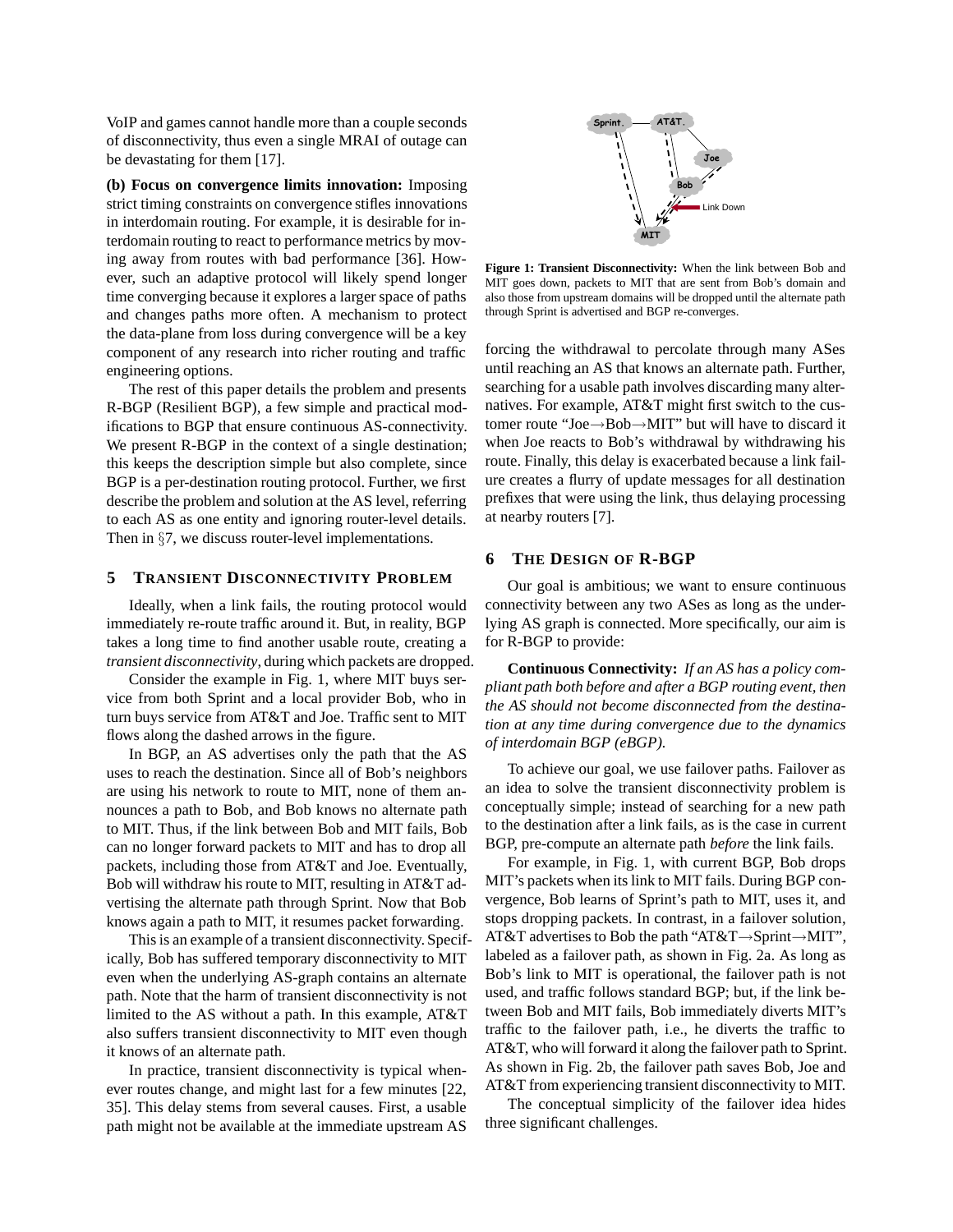

**Figure 2: Failover Paths in Action:** AT&T announces a failover path to Bob. When the link Bob→MIT goes down, Bob immediately forwards data onto the failover path ensuring all packets, even those from Joe and

AT&T are not dropped.

- How to select and disseminate failover paths that ensure *continuous connectivity* without undue overhead?
- How to prevent inconsistent state across ASes from leading to transient loops during convergence?
- How to know that we have converged to the final state, i.e., we can stop using failover paths?

In the following three sections, we explain these challenges and the mechanism we use to address each of them.

## **6.1 Advertising Only a Few Failover Paths**

The Internet is highly connected, with many alternate paths between a pair of ASes. Naively announcing failover paths can easily lead to an explosion of routing messages and state overhead in routers. How do we find a few strategic failover paths that achieve our goal of continuous connectivity regardless of which link fails?

## *6.1.1 To Whom Should Failover Paths Be Advertised?*

In practice, a given AS is always incented to advertise a failover path to the neighboring domain through whom it is routing, because if this neighboring domain is left without an available path, it will drop the given AS's packets. ASes are less incented, however, to offer failover paths to other neighbors. In Fig. 2, AT&T has an incentive to advertise a failover path to Bob because if it does not, Bob may be left without a path and drop AT&T's packets to MIT. It is less incented, however, to offer a failover path to its competitor Sprint. Thus, with *R-BGP, an AS advertises at most one failover path per destination and only to the next-hop domain along its primary path*.

Advertising failover paths adds little update message overhead because each domain advertises at most one path to each neighbor, just like current BGP. To see this, recognize that an AS should not advertise its best path to the neighbor currently used to reach that destination, since this path would be a loopy (unusable) path to this neighbor. BGP's *poison-reverse* policy ensures that a withdrawal be sent in this case. R-BGP replaces this poison-reverse withdrawal with an advertisement of the failover path, keeping the overhead at a minimum.

The above rule also simplifies the implementation of

failover paths in a way that is secure and has little forwarding overhead. If an AS were to announce multiple paths to a neighbor, it will need an additional signaling mechanism, such as marking the packets, to identify which path to use to forward packets coming from that neighbor. Such signaling mechanisms can be expensive, as the IP header has no free bits, and may require additional security mechanisms. Since R-BGP offers the failover path only to the neighbor used to reach the destination, only packets from this neighbor are forwarded on the failover path. This requires no additional signaling, and no additional security mechanisms to prevent abuse. Finally, though the failover path advertisement rule may appear too restrictive, we will prove that it is enough to achieve *continuous connectivity*.

#### *6.1.2 Which Failover Path to Advertise?*

The above rule specifies the neighbor to which an AS advertises a failover path; it does not, however, answer the question–which failover path to choose in order to ensure continuous connectivity?

At first, it might seem that an AS should advertise the second-best route as a failover path, but it is likely that there is significant overlap between the primary and the second-best path, causing both paths to be unavailable at the same time. Consider the modified scenario in Fig. 3, where we inserted a new ISP, Bobby, between AT&T and Bob. Solid arrows represent primary paths to MIT and dotted lines represent failover paths. In this new scenario, AT&T's primary path goes through Bobby then Bob. Its secondbest path is via Joe because ASes usually apply a "prefer customer" policy, and Joe is AT&T's customer whereas Sprint is AT&T's peer. Assume AT&T advertises its secondbest path to Bobby, its next-hop AS on the primary, as a failover path. This failover path is useful if the link between Bobby and Bob fails, in which case Fig. 3a shows the path taken by the packets after the failure. The secondbest path does not help, however, if the link between Bob and MIT fails. If AT&T had advertised the path via Sprint instead, it would have been possible to protect against either of the two failures. This leads us to the simple intuition – the more disjoint the failover path is from the primary, the more link failures it can protect against. Thus, our strategy for failover paths is:

# **Mechanism 1 - Failover Paths:** *Advertise to the nexthop neighbor a failover path that, among the available paths, is the one most disjoint from the primary.*

We note a few important subtleties. First, a domain must check all paths it knows, *including failover paths*, to pick the one most disjoint from its primary. For example, in Fig. 3b, Bobby's most disjoint path is the failover path he learned from AT&T, and hence he advertises this path to Bob. Note that it may not be policy compliant to advertise this path to the next-hop neighbor. The failover path, however, will only be used for a short period during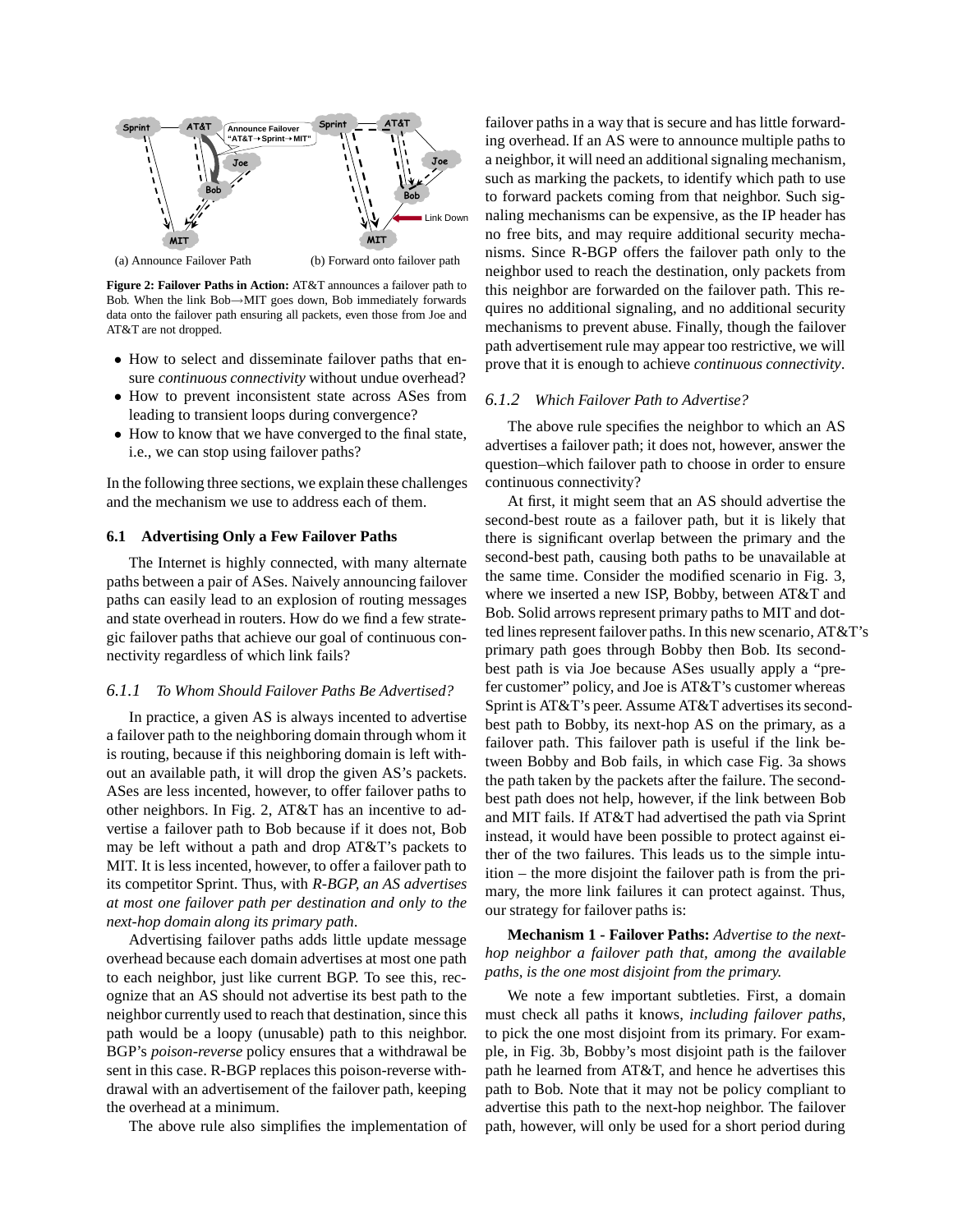

(a) Second Best as Failover (b) Most Disjoint as Failover

**Figure 3: Which failover path to advertise?** Choosing the path that is most link-disjoint from the primary path makes it less likely that a link failure will take down both the primary and the failover paths.

convergence, and it is used to guarantee connectivity to the advertising AS. Thus, we believe most ASes are willing to advertise such paths. Regardless, we show experimentally, that even using only policy compliant paths still eliminates most transient disconnectivity.

Second, note that the disjointness of two paths is defined in term of their shared suffix. In particular, any destination based routing protocol, including BGP, creates a routing tree to reach the destination. Once two paths going to the destination meet at an AS, they do not diverge again because no AS will announce multiple routes to the same destination. This means that at convergence two paths to the destination can only have a common suffix. The smaller the length of this common suffix, the less likely the two paths will fail simultaneously. Lastly, if multiple paths are equally disjoint from the primary path, then the normal BGP algorithm is used to choose between them.

## *6.1.3 Is This Enough?*

The mechanism from the previous section maximizes connectivity while advertising only a few failover paths. But is this enough? Will every AS know a failover path for every link that can fail?

Let us go back again to the Bob-AT&T example introduced in Fig. 2 at the beginning of this section. When the link between Bob and MIT fails, Bob knows a failover path through AT&T. But Joe does not know any failover path; neither AT&T nor Bob sends through Joe, and thus none of them offers Joe a failover path.

We claim that it is not necessary for every AS to know a failover path for every link that can fail in order to achieve our goal. In fact, it suffices if *each AS is responsible only for the links immediately downstream of it*. The intuition for this is simple: if the AS immediately upstream of a failed link knows a failover path, packets of all upstream ASes are automatically protected. In the above example, as long as Bob knows a failover path for when the link Bob-MIT goes down, Joe's packets will see no loss. Further, in this example Joe is responsible for knowing a failover path only if the link between Joe and Bob fails, and AT&T is responsible for knowing a failover path only if the link between AT&T and Bob fails.

Thus, in order to achieve the first step in ensuring *continuous connectivity*, we need only show that Mechanism 1 ensures the AS immediately upstream of the down link always has a failover path on which to send packets. We show this by proving:

**Lemma A.4.** *If any AS using a down link will have a path to the destination after convergence, then R-BGP guarantees that an AS which is using the down link and adjacent to it knows a failover path when the link fails.*

The formal proof is in the appendix, but the intuition is simple. Let Bob be the AS immediately upstream of the failing link. One of two cases will apply.

- *An AS upstream of Bob knows of a path p that does not use the failed link:* In this case, the most disjoint path at this upstream AS must not contain the down link because any path that contains the down link has a longer common suffix with the primary path through Bob and consequently is less link disjoint than *p*. As the failover path percolates from the upstream AS toward Bob, it can be replaced only with *more* disjoint paths, which necessarily do not contain the down link. Hence, Bob will be advertised a failover path that does not traverse the failed link.
- *No AS upstream of Bob knows of paths that do not use the failed link:* In this case, no AS using the down link knows an alternate path to the destination, and since ASes that do not use the down link will not change their advertisement as a result of the link going down, Bob and all other ASes using the down link will not have an alternate path, even after convergence.

## **6.2 Converging Without Routing Loops**

We have shown that announcing most disjoint failover paths guarantees that, whenever a link goes down, the AS immediately upstream of the down link knows a failover path and can avoid unnecessary packet drops. We now focus on the aftermath; specifically how to ensure that no AS *unnecessarily loses connectivity at an intermediate stage of convergence* either due to routing loops (§6.2) or because a usable path is no longer available (§6.3).

To see how a routing loop can be formed during convergence, we re-visit the previous example. In Fig. 4a, the link Bob→MIT is down and Bob has switched over to the failover path through AT&T. Now, Bob has no path to announce to AT&T or even to Joe because with normal BGP policies the path through one provider (AT&T here) is not advertised to another provider. Hence, Bob withdraws his route to MIT as in Fig. 4a. Unfortunately, these BGP updates do not indicate the reason for the withdrawal; so both AT&T and Joe believe that the other might be still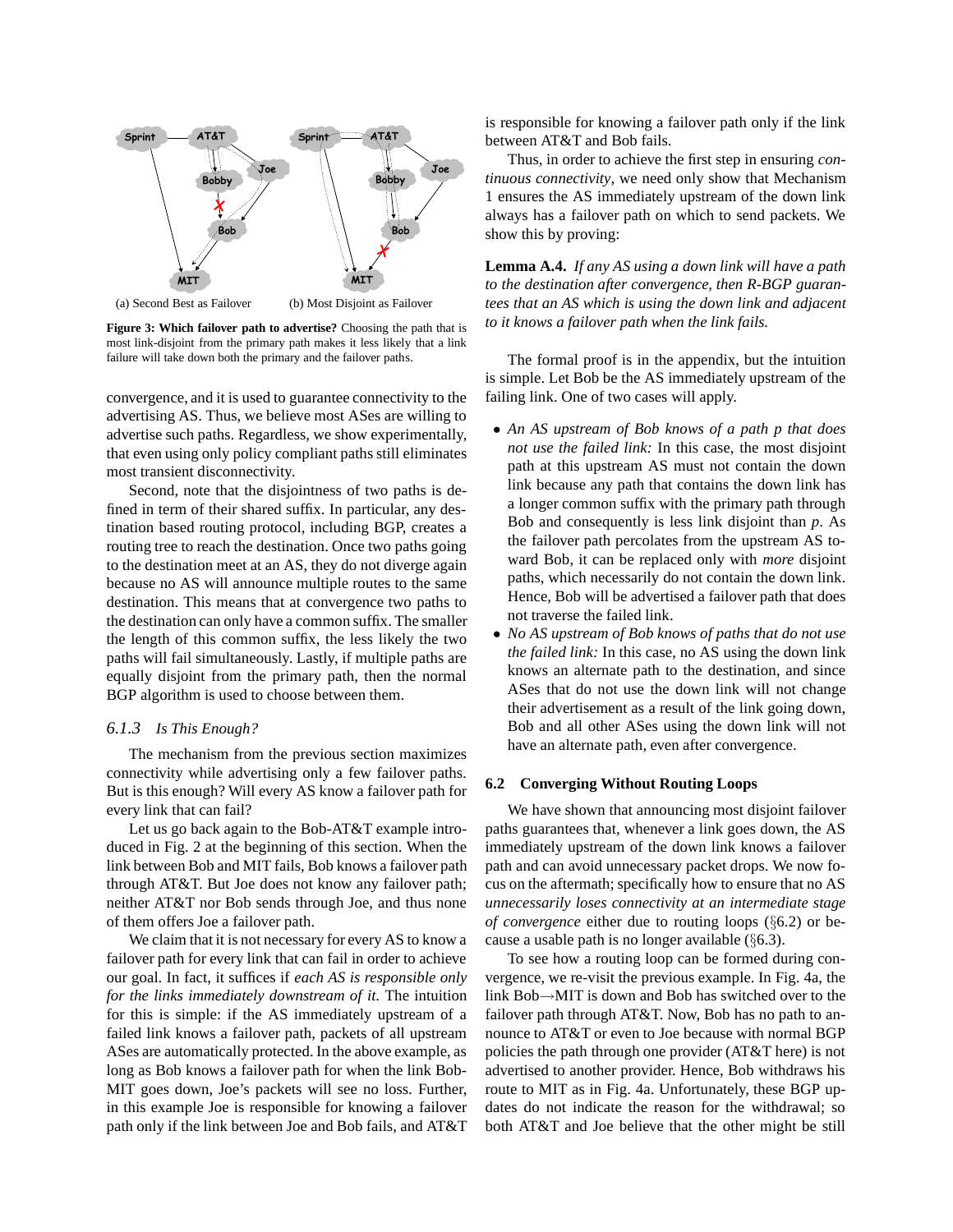

(a) Bob withdraws path (b) AT&T and Joe route via each other

**Figure 4:** Example of a Routing Loop

be able to route through Bob, and thus together they mistakenly create a routing loop. In short, AT&T attempts to route along "Joe→Bob→MIT" while Joe attempts to route along "AT&T→Bob→MIT" causing the loop. Eventually, normal BGP will fix the loop but packets to MIT will be stuck in the loop and suffer drops until then.

We observe that the routing loop could be avoided if AT&T and Joe could determine that Bob's withdrawal renders the old paths through each other unavailable. This is possible if Bob includes in its update to Joe and AT&T *Root Cause Information (RCI)* indicating that the link between Bob and MIT is no longer available, preventing Joe and AT&T from attempting to route on any paths that use this link. This leads to our second mechanism:

**Mechanism 2 - Root Cause Information:** *Include in each update message Root Cause Information indicating which other paths will not be available as a result of the same root cause event.*

We defer the details of implementing RCI until §7.3. The idea of including in each update its root cause, however, is not new. Prior work [24, 30] uses root cause information to reduce BGP convergence time and number of messages. R-BGP benefits from the reduced convergence time and reduced number of messages provided by RCI, but is novel in using RCI to prevent routing loops during convergence. Assuming the valley-free and prefercustomer policies, we prove that using RCI eliminates transient routing loops:

**Lemma A.9.** *Consider a network that is in a converged state at time t, when a link fails, and converges again at*  $t + \tau$ . At no time between t and  $t + \tau$  *do the forwarding tables contain any loops.*

The intuition underlying the proof is that loops occur because at least one AS tries to use an out-of-date route. RCI allows an AS to locally purge out-of-date routes, preventing the creation of transient loops. The details of the proof are in the Appendix.

## **6.3 Ensuring a Usable Path Throughout Convergence**

We have just shown that if an AS has a usable path it will be loop free, but we have not yet shown that an AS will continue to have such a usable path throughout con-



(a) Without Mechanism 3, Joe drops packets when Bob withdraws his path

(b) Bob doesn't send John a withdrawal before he hears from AT&T

Figure 5: Avoiding disconnectivity while moving from a failover state to a converged state

vergence. Continuing with our example in Fig. 5a, when Bob withdraws his path, Joe uses RCI to determine that the old path offered by AT&T is invalid. Joe concludes that he has no available path and starts to drop packets, even though AT&T will eventually advertise him a new path through Sprint. How do we prevent ASes, like Joe, from transiently losing their path? To solve this issue, we take the following approach:

**Mechanism 3a - Use Old Primary Paths:** *When left without a usable primary path, the AS immediately upstream of a down link forwards along the failover path, and all other ASes continue to forward along their old primary path.*

Thus, even though the path through Bob has been withdrawn, Joe can temporarily use the withdrawn path to forward packets to the destination.

Using old paths in this way, however, raises another question: How long can Joe use this old primary path? Ideally, Joe would *use the old primary path until one of his neighbors announces a new path or he knows that he will not have a path after convergence*. The first part is simple; If a neighbor announces a path, Joe just moves to the new path because, as we have just proven, RCI guarantees that this new path will be loop-free and will not traverse the down link.

The second part has a catch though– in current BGP an AS cannot tell whether a neighbor will eventually announce a path to him. This decision must be handled carefully, not waiting long enough may cause premature packetloss, but waiting too long can create a deadlock state leaving an AS indefinitely forwarding along an old path. To precisely determine whether an AS will have a path after convergence requires an individual AS to ascertain a global property of the network using only the local information available to it. Griffin et al. have proven that even with access to the entire link state of the Internet, and all policies of all ASes, it is an NP-complete problem just to determine if the network will converge, without even attempting to determine the state to which it will converge [15].

The Internet has an inherent structure to it, however, and we take advantage of this structure to allow an AS to determine when it will know an available path. In particu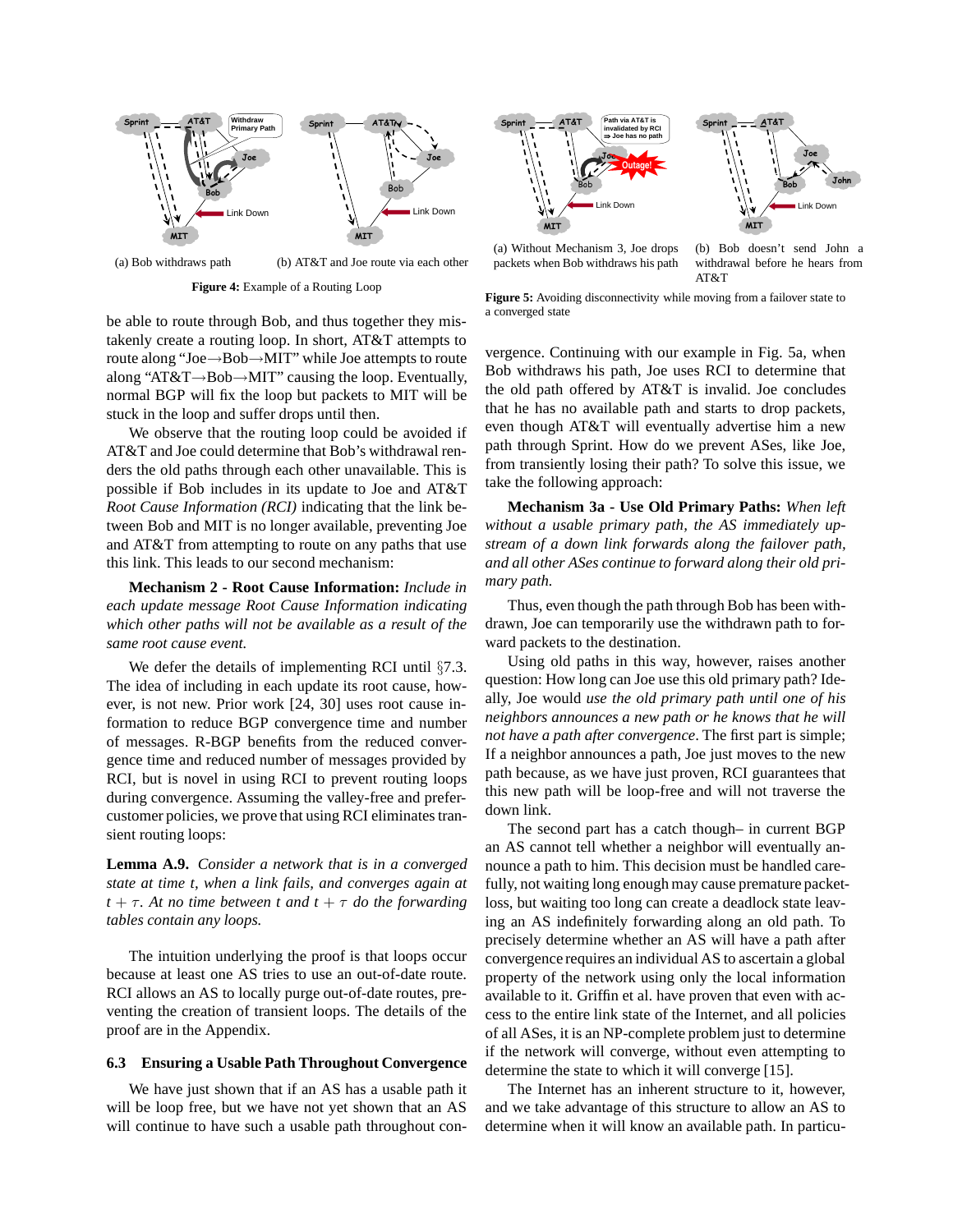lar, most paths on the Internet are valley-free [12], that is all ASes on the path pursue economic interests by offering the path only if it goes to or from a customer. Focusing on this common case of valley-free paths, allows R-BGP to provide the global guarantee of continuous connectivity, while using only local information available to each AS. We use the following Mechanism to communicate the required information to allow an AS to locally determine the global property of whether it will eventually have an available path:

**Mechanism 3b - Ensuring Convergence:** *An AS stops forwarding internally originated traffic along withdrawn primary paths or failover paths when explicit withdrawals have been received from all neighbors. An AS delays sending a withdrawal to a neighbor until it is sure it will not offer this neighbor a valley-free path at convergence.*

To see how this works, suppose another neighbor John is using Joe to get to MIT as shown in Fig. 5b. After Bob withdraws his route from Joe, Joe knows no route to MIT, until AT&T announces a new path. Joe waits until AT&T withdraws its current path, which contains the down link, or replaces it by a new path before sending a withdrawal to John, thus ensuring continuous connectivity for John. In contrast, it sends a withdrawal to AT&T as soon as it hears the withdrawal from Bob, since it knows it will not have a valley-free path to offer AT&T at convergence. This prevents a deadlock where Joe and AT&T are waiting on each other to send withdrawals.

More generally, an AS knows it will not offer a valleyfree path to a non-customer once it has heard withdrawals or advertisements of non-valley free paths from all customers. Additionally, it knows it will not offer a valley-free path to a customer once it has heard withdrawals or nonvalley-free advertisements from all neighbors. To identify paths which are valley-free, advertisements include an additional bit indicating whether or not a path is valley-free.

Since valley-free paths are also loop-free, enforcing that delayed withdrawals only follow valley-free paths allows R-BGP to ensure continuous connectivity in the common case when ASes are following valley-free and prefercustomer policies, and still avoid deadlock regardless of policies. Formally, Mechanism 3b ensures:

**Theorem A.10.** *Regardless of policies, in a converged state, no AS is deadlocked waiting to send an update, and no AS is forwarding packets along a withdrawn or failover path.*

Lastly, note that to ensure continuous connectivity, ASes continue to forward traffic received from their neighbors.

## **6.4 R-BGP: Intuition and Guarantees**

Together, the preceding three mechanisms ensure continuous connectivity between two ASes as long as the underlying graph is connected. To understand this, recognize that when a link fails, the ASes most affected are those using a path through the down link. If we call the AS upstream of the down link the *failover AS*, then Mechanism 1 ensures that the failover AS will have a failover path when the link first goes down, allowing it to initially protect all traffic sent by the affected ASes. If we refer to alternate paths that do not contain the down link as *safe paths*, then Mechanism 2 ensures no loops throughout convergence by allowing an AS that changes its path as a result of the down link to avoid unsafe paths. Finally, Mechanism 3 ensures that, throughout convergence, all affected ASes protect their traffic by forwarding it on their old path to the failover AS, until they, or some AS between them and the failover AS, learn a safe path to the destination. Thus, the combination of all three mechanisms allows us to prove:

**Theorem A.11.** *Consider a network which is in a converged state at time t, when a link goes down, and converges again at t*+τ*. Assuming the valley-free, and prefercustomer policies, if an AS A knows a path to destination p* at times t and  $t + \tau$ , then at any time between t and  $t + \tau$ *the forwarding tables contain a path from A to p.*

The proof of this theorem is in the Appendix. This last theorem is the culmination of R-BGP design. It proves that R-BGP achieves the goal stated at the beginning of this section. Specifically, R-BGP ensures that any two domains stay connected as long as the underlying AS-graph has a valley-free policy compliant path that goes between them.

## **7 IMPLEMENTATION & PROTOCOL DETAILS**

Our discussion so far considers each AS to be a single entity, but ASes are composed of many routers. Here, we describe a router level implementation of R-BGP; specifically, how R-BGP forwards packets, works with route reflectors, and communicates RCI. Fig. 12 in the appendix has pseudo-code for R-BGP's update algorithm.

## **7.1 Packet Forwarding**

Packet forwarding with R-BGP is similar to normal forwarding except that when packets arrive at a given router, they may be traveling along either the primary path or the failover path, and the router will need to forward the packet differently in each case. This differentiated forwarding requires: a) detecting whether a packet is on the failover path or the primary, b) storing the next hop for both the primary and failover paths, and c) forwarding the packet to the appropriate next hop.

## *(a) Different Virtual Connections for Primary and Failover*

To allow the router to distinguish whether the packet is traveling along the primary or the failover path, R-BGP utilizes two "virtual" layer-two connections between each pair of BGP-speaking routers, one for primary path traffic, and one for failover traffic. The simplest way to implement virtual connections is through virtual interfaces and virtual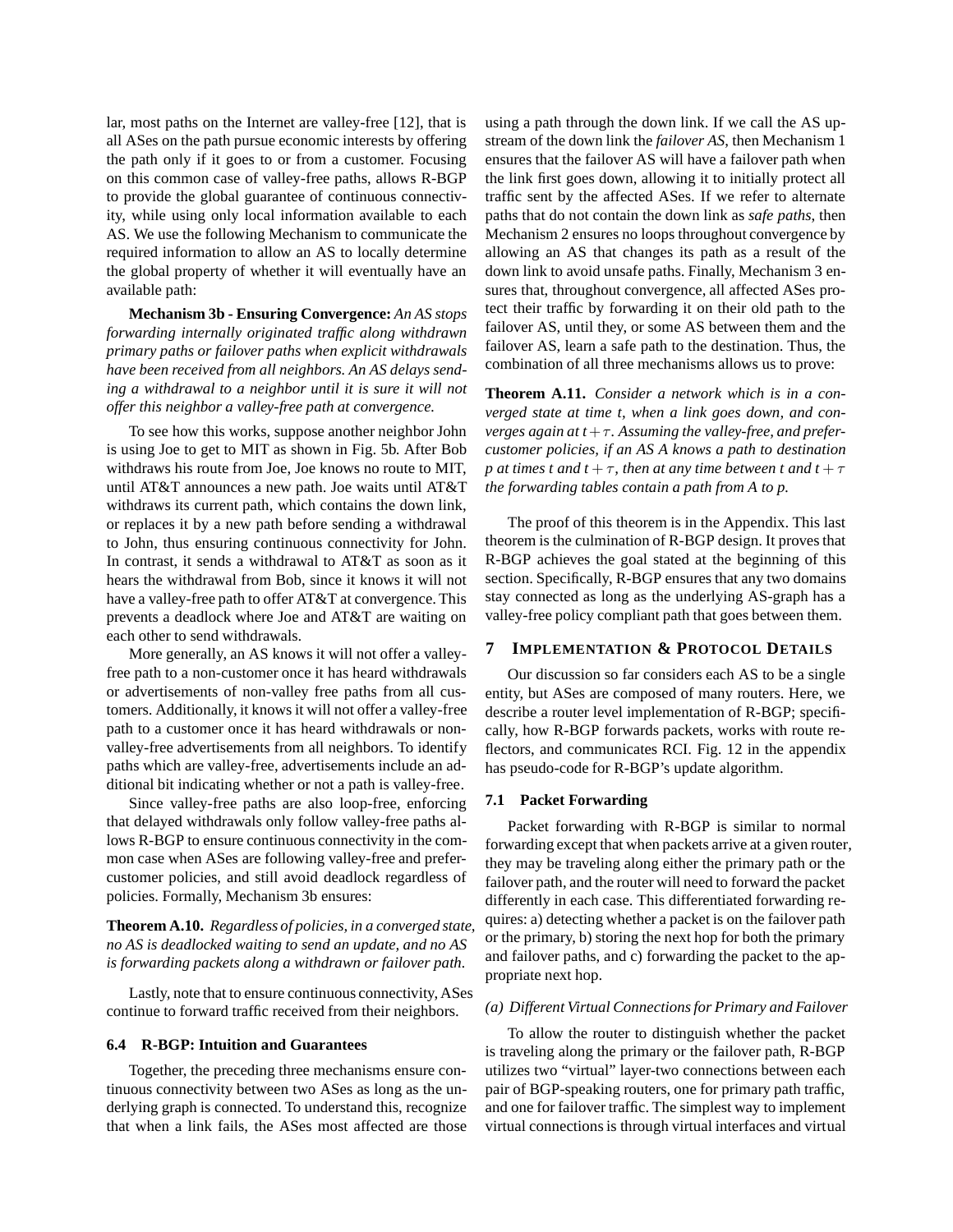LANs (VLANs). When the two routers are not physically connected, we use MPLS or IP tunnels. Thus, traffic sent out the primary virtual interface on one router, will arrive on the primary virtual interface on the other router, and similarly for the failover virtual interfaces. Supporting additional VLANs and virtual interfaces like this comes with little to no overhead, and is already heavily used both for configuring peering relationships between ISPs at public peering points and for configuring VPN customers [3].

## *(b) Storing Primary and Failover Forwarding Information*

Routers can easily support the storage of separate forwarding entries for the primary and failover path through separate forwarding tables. Current routers already support separate forwarding tables for separate virtual interfaces [1]. While this simple model doubles the required forwarding memory, modern routers can accommodate such need. Since they need to support many VPNs, next-generation this forwarding table. For routers in (s1), the result of such backbone routers are designed to handle a few million routes. In contrast, the largest Internet routing tables currently have only 200-300 thousand external entries [16], and this is expected to grow to only 370,000 in the next 5 years [26]. Any additional dollar cost associated with the added memory should not be prohibitive either because the forwarding memory typically represents less than 10% of the overall dollar cost of a router line card [1].

We can optimize the forwarding memory overhead by combining the primary and failover tables entries into a single integrated forwarding table. Most high speed router architectures have a level of indirection between the destination IP look-up, and the forwarding entries which contain the next-hop information used to forward the packet. The memory in the forwarding table is typically dominated by the IP look-up portion, because this is usually stored as a tree in a relatively memory inefficient way in order to facilitate fast look-ups. Note that R-BGP does not increase the number of entries (prefixes) in the forwarding table, rather it stores two pieces of information for each prefix – the primary and the failover next hop information. Hence, both primary and failover forwarding entries can be merged into a single table, eliminating the overhead of storing a second tree. The look-up tree need only be extended to store at each leaf two indices into the table storing next-hop information, one for the primary next-hop information, and one for the failover next-hop information.

Furthermore, it is possible to completely eliminate any need for additional memory on the line cards of the router. To do so, one stores the failover table on a specialized dummy line card in the router with no physical interfaces of its own. All packets arriving on any failover virtual interface on the router would be sent to this dummy line card, which would perform the look-up in its copy of the failover table, and ensure the packet is forwarded accordingly. One line card per router should provide sufficient capacity as long as multiple links connected to a given AS do not fail at the same time. This is similar to line cards built to handle tunnel encapsulation and decapsulation at line speed [2, 4].

#### *(c) Forwarding Process*

The path followed by a packet utilizing a failover path has at most three segments: (s1) the packet travels along a prefix of the old primary path along which packets were traveling before the link went down, (s2) the packet reaches the router immediately connected to the down link, who forwards the packet along its failover path, and (s3) the packet reaches a router that knows a primary path not containing the down link, and the packet is forwarded along that primary path.

When a router in (s1) receives a packet, it will receive the packet along a primary virtual interface. Since the primary virtual interface is associated with the primary forwarding table, the packet arrival will trigger a look-up in a look-up will be the primary virtual interface towards the next-hop router on the primary path.

This continues until the packet reaches (s2), i.e., until it reaches the router immediately upstream of the down link. Since packets arrive at this router along a primary virtual interface they again trigger a look-up in the primary forwarding table. This router uses Bidirectional Forwarding Detection [19] to quickly detect the link failure and it populates all entries in its primary forwarding table that use the down link with the associated failover path entries instead. Thus, on this router, a look-up in the primary forwarding table will result in a failover virtual interface.

Thus, the packet will continue to be forwarded along failover virtual interfaces, with all look-ups performed on failover forwarding tables, until it reaches (s3), i.e., until it reaches a router that knows a primary path that does not contain the down link. This router will have an entry in its failover forwarding table that contains a primary virtual interface. From this point on to the destination, the packet will be forwarded along primary virtual interfaces, with look-ups performed only in primary forwarding tables.

## **7.2 Advertising Failover Paths with Route Reflectors**

Large ASes utilize route reflectors to reduce overhead. Rather than have each router in the AS connect to every one of the BGP border routers (full-mesh), the route reflectors act as a central point where all externally learnt routes are stored and propagated to other routers. This works identically with failover paths; a border router that learns a failover path advertises the route to the route reflector, which in turn advertises its best failover path to the other routers.

## **7.3 Communicating Root Cause Information**

BGP update messages are triggered by interdomain link state changes, intradomain link state changes, or configu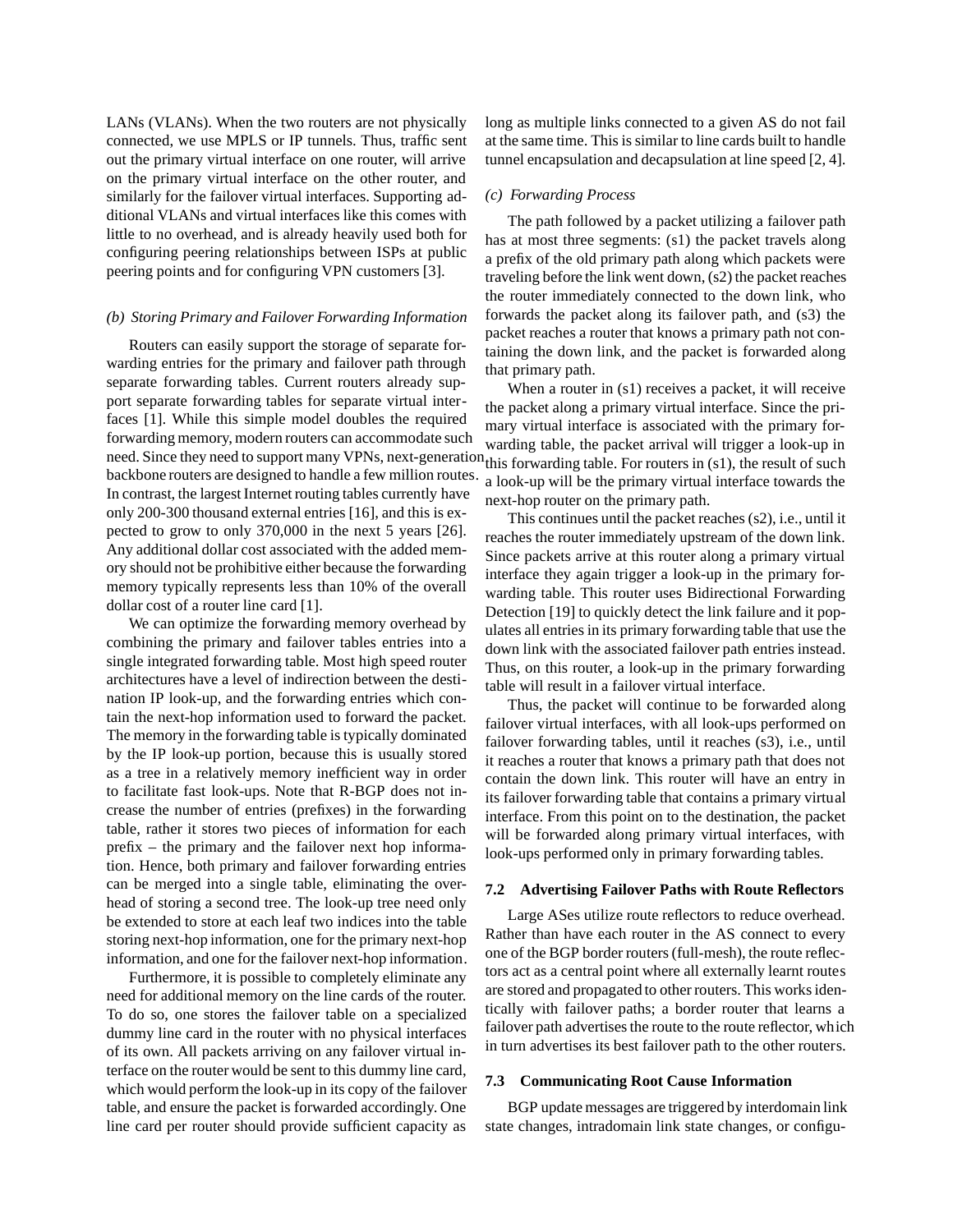ration changes, which we call the root cause of the update event. Here, we focus on interdomain link state changes in the context of a single destination, but the same applies to other causes and destinations.

Root Cause Information (RCI) is created and forwarded whenever a link changes state. Note that when a link changes state, at most one of the the two routers adjacent to the link, i.e., whichever router uses the link for the given destination, will generate an update to its primary path. This *root cause router* attaches its AS number, a router identifier and the new link state to all updates generated as a result of the link state change. This information is called *Root Cause Information (RCI)*. Routers that change their routes as a result of receiving such an update message, copy the RCI in the received update into the update messages they generate. This allows any router whose paths are affected by this link state change to learn the unique root cause that triggered the series of update messages and purge *other* routes that include the down link from its routing table.

Encoding the appropriate link state change information is non-trivial, however, since updates triggered by different root cause events may propagate at different speeds. For example, if a link flaps (i.e., a link goes down and then immediately comes back up), the link down update may arrive at a router after an update from another neighbor announcing the link up event, causing the router to mistakenly assume the link is still down.

To solve this problem, R-BGP uses a monotonically increasing sequence number per BGP router and includes in the RCI both the identifier and the sequence number of the *root-cause router*. Further, in a router's BGP RIB, the AS-Path information includes for each AS in the AS-PATH, the *egress router* for that AS, and that router's sequence number. Upon receiving an update with RCI, the router purges a route if any of the route's AS-PATH entries matches both the AS and the router identifier in the update's RCI, and has a lower associated sequence number than the update's RCI. When an interdomain link goes down, all ASes on the affected AS-paths will receive updates with the root-cause router's RCI and will mark these paths as withdrawn. This is sufficient to prevent interdomain loops (Lemma A.9).

#### **8 EXPERIMENTAL EVALUATION OF R-BGP**

We evaluate R-BGP using simulations over the best known estimate of the Internet AS-graph.

## **8.1 Obtaining Internet Graphs and AS Policies**

The most important test of an interdomain routing protocol is how well it performs in a full scale Internet setting. Thus, we evaluate R-BGP on a 24,142 node AS-level graph of the Internet generated from BGP updates at Routeviews [6] vantage points. Additionally, we use the best known policy inference algorithms [10] to annotate interAS links as either customer-provider, provider-customer, or peer-peer (see  $\S$ 2).

The algorithms used to produce the policies have some limitations. First, the algorithms sometimes produce providercustomer loops. It is well known that such loops do not exist in the Internet, and could lead to persistent BGP loops [12]. Thus, we eliminate them by finding the AS in the loop with the fewest neighbors, and removing the edge between this AS and the next AS in the loop (its customer). Second, when one ISP spans multiple AS numbers, the algorithm in [10] assign these ASes a *sibling* relationship. We treat sibling relationships as peer-peer, since treating them as anything else also leads to provider-customer loops.

## **8.2 Simulator**

BGP implementations in existing simulators such as SSFNET [5] and ns-2 [27] use so much memory that they cannot, even on our 8GB server, scale to the 24000-node AS graph of the Internet. To simulate the full Internet, we had to write our own BGP-specific simulator. Our simulator is optimized for performance, yet implements all the important characteristics of BGP convergence. In particular, it implements sending and receiving of update and withdrawal messages, detailed message timing including the MRAI timer, and the full BGP decision process including relationship-based route preferences.

#### **8.3 Compared Protocols**

We compare current BGP with three variants of R-BGP that differ only in the choice of the failover path.

- *Most-Disjoint Failover Path:* When ASes advertise the path most disjoint from their primary as a failover path, R-BGP guarantees that no unnecessary drops occur due to transient inter-AS disconnectivity. Though the mostdisjoint path may not be policy compliant, ASes have an incentive to advertise it for failover. First, the cost is little–a failover path is only used for a short time until BGP converges. Second, as explained in §5, an AS that does not announce the most disjoint failover path risks having its own packets dropped upon a route change since a downstream AS may have no usable path.
- *Most Disjoint Policy Compliant Failover Path:* We also evaluate the performance of R-BGP when an AS advertises the most disjoint policy-compliant failover path. In particular, we would like to quantify how useful R-BGP would be if we limit failover paths to be policy compliant. If the likelihood of transient disconnectivity is very low, then it is probably sufficient to stick to policy compliant paths even for failover.
- *Second Most Preferred Failover Path:* It is also natural to ask what would happen if each AS advertises its second best path as its failover path, again limiting to only policy compliant paths. After all, when the primary path fails, an AS uses the second best path.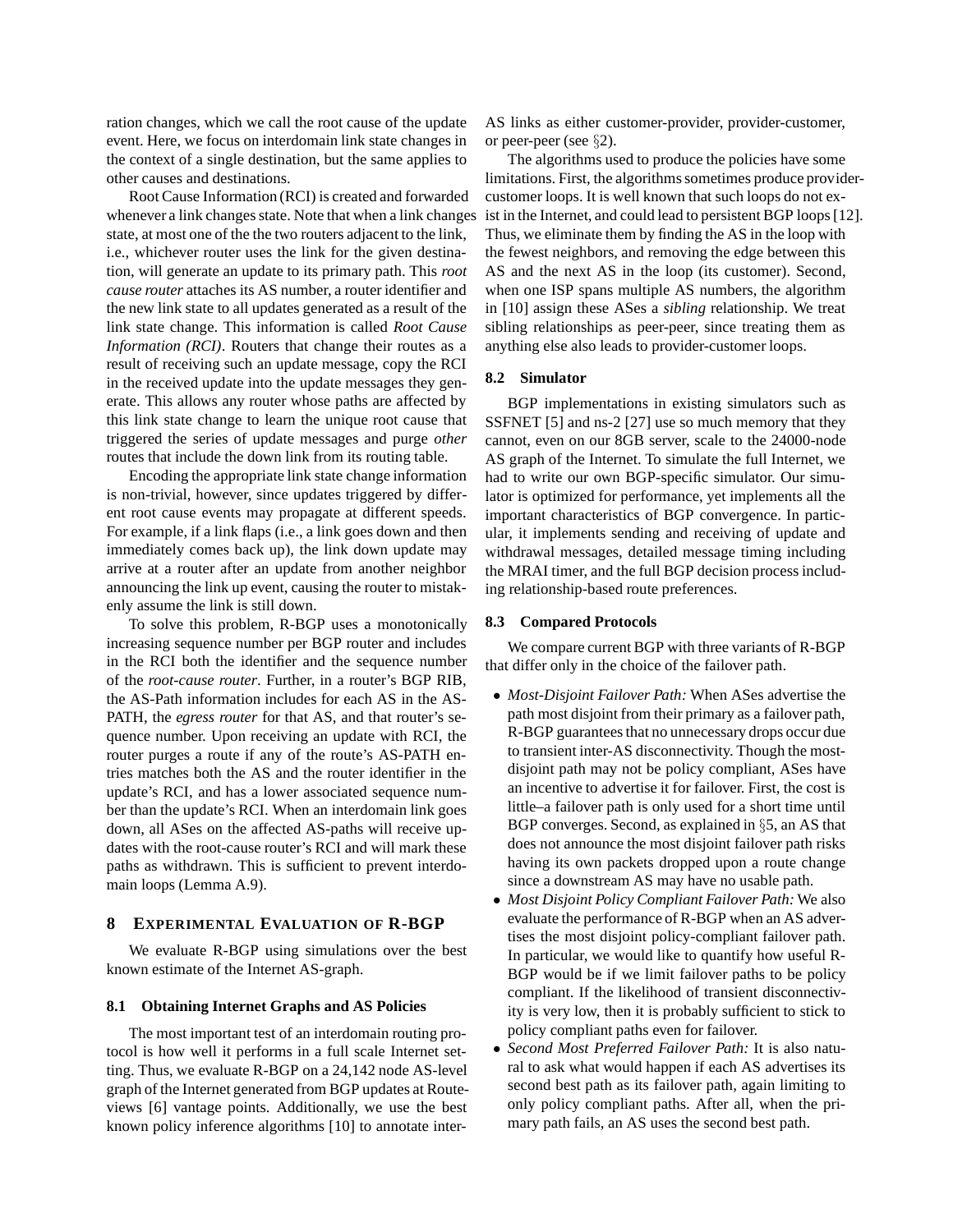

**Figure 6: Singe Edge-Link Failure:** Percentage of AS sources that will have a policy compliant path after convergence, but see transient disconnectivity to a dual-homed edge domain when one of its links fails.

#### **8.4 Experimental Setup**

To ensure R-BGP works in all cases, we evaluate its performance for both edge link and core link failures.

**(1) Dual-Homed Edge Domains:** It is common in today's Internet for edge domains to be multi-homed. Multi-homing is sought after to improve resilience to access link failure. But how effective is such a backup approach in preventing transient disconnectivity? To answer this we look at the effect of taking down a link connected to a dual homed edge domain. For each of the 9200 dual-homed edge domains in our AS graph, we run a simulation, in which we take down one of the domain's two access links, and ask how many source ASes will experience transient disconnectivity to the domain. Specifically, we compare the performance of BGP and the R-BGP variants using the following metric: Among the sources that will be connected to the dual homed edge domain *after* BGP converges, what fraction will see disconnectivity during convergence? We also use this scenario to determine the performance of the various protocols when multiple links are taken down, and when a link comes back up at the same time that another goes down. Further, we quantify the relative overhead of the various versions of R-BGP by measuring the number of routing messages exchanged and the time to converge.

**(2) Core Link Down:** While the above scenario looks at access links, many more ASes can be affected when core links fail and so it's important to confirm that R-BGP avoids transient disconnectivity in these scenarios as well. We define a core link as a connection between two non-stub domains. In this scenario we compare the various protocols on the following metric: Among the AS pairs that were using the down core link, and will be connected *after* BGP converges, what fraction will see disconnectivity during convergence? For each of the 200 links that we tested, we ran 24142 simulations, one for each possible destination AS, and averaged the results across links.

#### **9 EMPIRICAL RESULTS**

Our empirical results confirm that in both the dualhomed edge domain scenario, and the down core link sce-



**Figure 7: Number of Updates Per Link:** CDF of the number of updates sent on each interdomain link. The measurements are from 18,400 simulations, where one of the two links of a dual-homed destination domain is taken down.

nario, R-BGP prevents disconnectivity when a single link goes down. Additionally, even when multiple links go down simultaneously, R-BGP avoids almost 80% of the disconnectivity seen with BGP. Further, R-BGP achieves this performance with message overheads comparable to BGP and surprisingly improves convergence times.

## **9.1 Dual-Homed Domains Resilience to Link Failures**

We first consider the dual-homed edge scenario. In particular, we explore the following question: How many source ASes are transiently disconnected when a dual-homed AS loses one of its access links? Fig. 6 reports the percentage of ASes that temporarily lose connectivity, averaged over each link for all 9200 dual-homed domains. The figure shows that, in BGP, 22% of the ASes experience transient disconnectivity when one of the links to a dual-homed destination domain fails. R-BGP using most disjoint failover paths reduces this number to zero, confirming the analytical guarantees.

The figure also shows that all variants of R-BGP significantly increase resilience to transient disconnectivity. R-BGP performs adequately when working within the confines of current policies; using policy compliant most disjoint paths for failover allows disconnectivity in only 1.4% of the cases. This means that even if ASes are not willing to temporarily provide transit for their non-customers, R-BGP still avoids almost all disconnectivity. Announcing the second best path as a failover path, though does not perform as well, allowing 5.2% of the domains to be temporarily disconnected. This is because often there is much overlap in the best and the second-best paths, reducing the number of link failures that the failover paths cover. Still, even an R-BGP variant that uses the second best path for failover is significantly better than current BGP.

## **9.2 Number of Updates and Convergence Time**

Since R-BGP needs to maintain and update failover paths in addition to primary paths, one may be concerned that R-BGP may delay convergence or exchange a large number of update messages. Our results show that the number of update messages in R-BGP is comparable to BGP, and surprisingly R-BGP converges faster than BGP.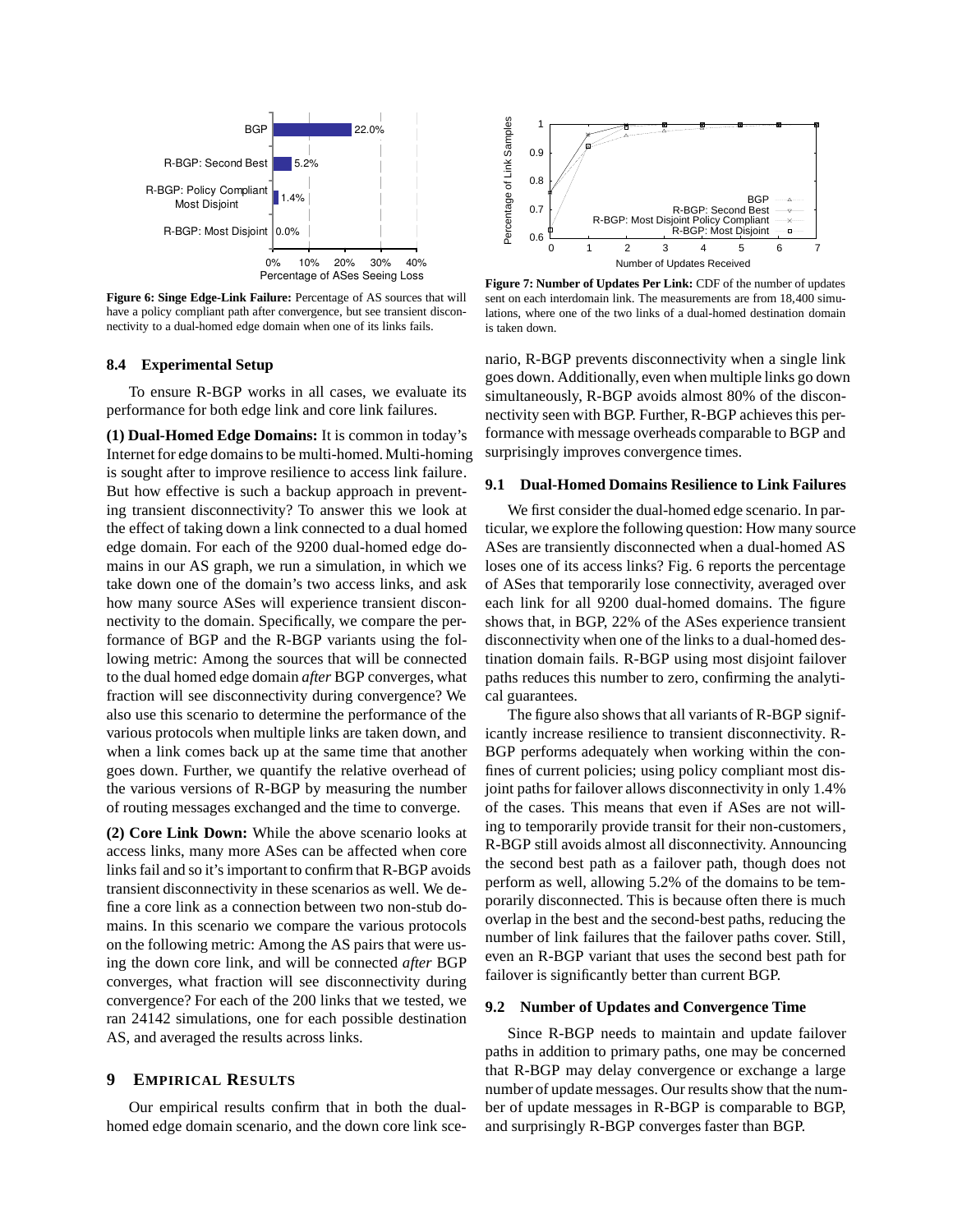

**Figure 8: Convergence Time:** CDF of the convergence time taken over AS samples. Convergence time is measured as the interval between the failure and the last time an ASes primary path forwarding table is updated. The measurements are from 18,400 simulations, where one of the two links of a dual-homed destination domain is taken down.



**Figure 9: Simultaneous Link Failures:** Percentage of ASes which have a policy compliant path after convergence, but see transient disconnectivity to a dual-homed edge destination, in the worst case scenario where one of its access links is taken down at the same time as a link on the failover path of the AS immediately upstream of the down link.

Again, considering the dual-homed edge domain scenario, Fig. 7 plots the cumulative distribution of the number of updates exchanged across each link in the graph, when routes converge after one of the two links of a dualhomed destination is brought down. The figure shows that 92% of interdomain links see at most one update during convergence for all protocols. R-BGP with most disjoint failover paths sends fewer messages than the other variants. Further, all variants of R-BGP send a number of messages comparable to BGP.

It might look surprising that R-BGP sometimes sends fewer updates than current BGP. This is due to the Root Cause Information (RCI) mechanism described in §6.2. In particular, when a link fails, current BGP may move to an alternate route that contains the same failed link and advertise this new route to neighboring ASes. RCI provides an AS with enough information to locally purge all routes that traverse the failed link, thus preventing such useless updates and significantly reducing path exploration. One may wonder whether RCI significantly decreases the number of messages and the failover advertisements eat most of this decrease, making the overall number of messages on par with BGP. This however is not the case. The number of messages with just RCI is only a bit smaller, but we omit these results here to enhance readability.

Fig 8 plots the cumulative distribution of the convergence time for each protocol when one link of a dualhomed domain is brought down. It shows that, on average,

R-BGP tends to converge faster than BGP. Again this is because RCI eliminates unproductive path exploration during convergence. In our simulations, all R-BGP variants never took longer than 106s to converge, whereas BGP needed as long as 323s in certain cases. Again, RCI alone only does slightly better than R-BGP–it always converges within 96s, indicating that the overhead of the failover paths adds little to the convergence time.

#### **9.3 Multiple Simultaneous Events**

Our focus so far, including our analytical guarantees, has been on the case when only a single link goes down at a time. It is less likely for multiple link-down or link-up events to happen simultaneously especially at the interdomain level. Still, we show empirically that, even in this case, R-BGP can significantly reduce the chances of transient disconnectivity. To simplify interpretation, we again show this in the dual homed edge domain scenario.

#### *9.3.1 Failure of Both Primary and Failover Paths*

Rather than selecting the two failed links randomly, we simulate one of the worst cases for R-BGP, namely simultaneous link failures on both the primary and failover paths. As before, we pick the first link from among the two access links of a dual-homed edge destination. We pick the second link randomly from among the links on the failover path that would have been used to compensate for the failure of the first link. We perform a total of  $9200 \times 2 \times 4$ simulations, i.e., for each of the links of the dual-homed ASes, we randomly fail four different links on the failover path, one at a time.

Fig. 9 shows that R-BGP reduces the number of disconnected sources from 32.9% to 6.8%, avoiding 80% of the disconnectivity seen with BGP. The intuition is that even though the failover path of the first failed link is broken, the failover path of the second failed link may still be operational, thus avoiding disconnectivity.

# *9.3.2 Changing Failover Path During Failure*

Can ongoing convergence on the failover path hinder the ability to ensure connectivity when the primary path fails? Our simulations show that R-BGP avoids transient disconnectivity and that no adverse interaction happens.

Specifically, we simulate the following worst case scenario for R-BGP. We pick one of the two access links of a dual-homed AS and bring down its preferred failover path by bringing down a link on that path. This triggers a change in the failover path. After the network has converged, we fail the access link of the dual-homed AS. At the same time, we bring up the previously failed link of most preferred failover path. This triggers a change in the failover path while it is in use.

Fig. 10 shows that despite ongoing convergence on the failover path, no packets are dropped when the primary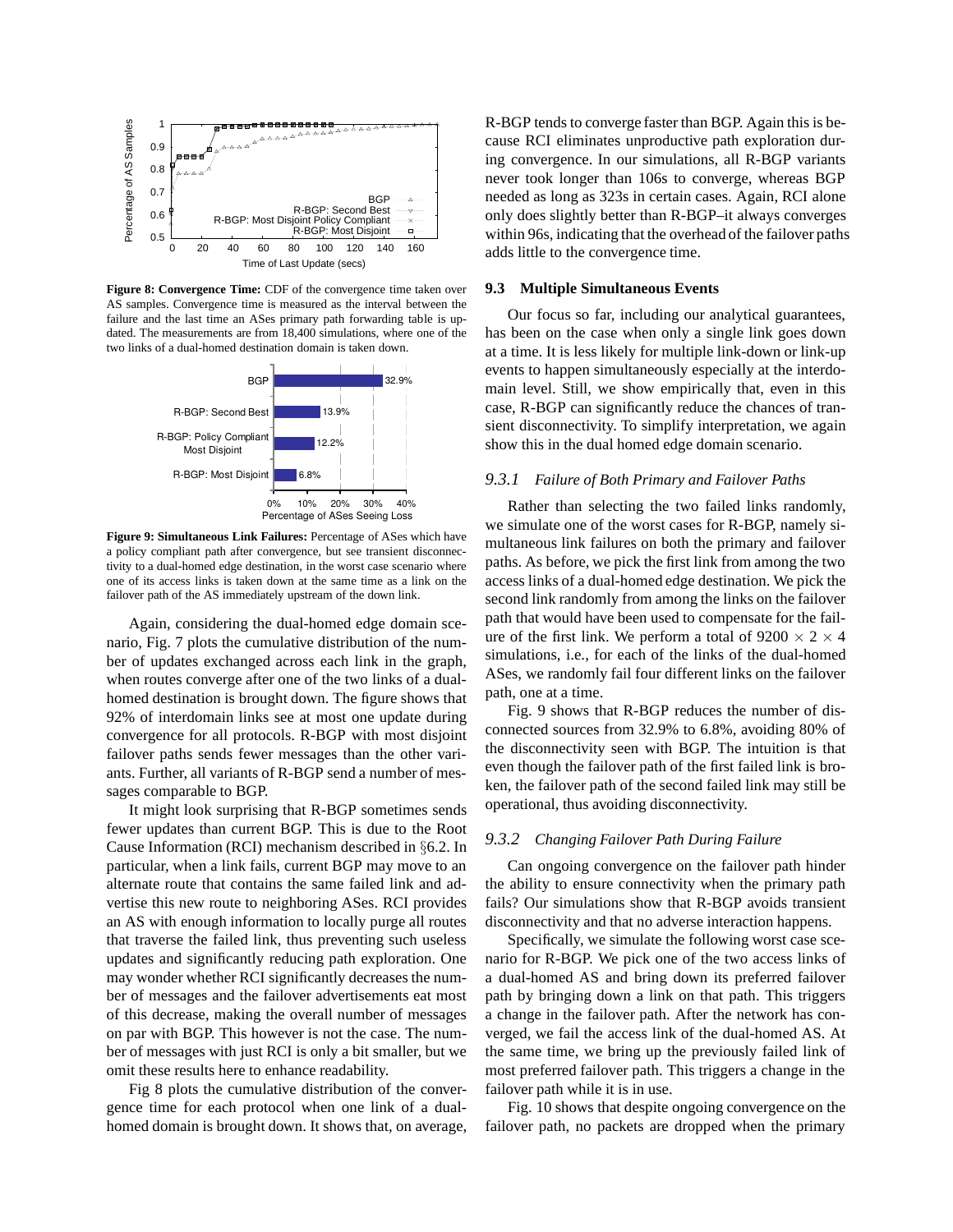

**Figure 10: One Up One Down:** Percentage of sources which have a policy compliant path with both links down, but see transient disconnectivity to a dual-homed edge destination, when one of it's links is taken down at the same time as bringing up a link on the default failover path of the AS immediately upstream of the first down link.

path goes down. In contrast, BGP causes over 35% of the ASes to lose connectivity to the dual-homed AS. Surprisingly, this number is significantly larger than the percentage of AS disconnectivity caused by BGP when a single link goes down. The fact that two events occurred together increases BGP transient disconnectivity despite that one of the events is a link up. This surprising fact is consistent with prior results that show that BGP might experience disconnectivity even when a single link comes up [35].

#### **9.4 Resilience to Core Link Failures**

Finally, we want to ensure that R-BGP performs well during core link failures in addition to access link failures. Thus, using the methodology described in §8.4, we test disconnectivity when a randomly chosen core link in the network fails. Figure 11 reveals that R-BGP using most disjoint failover paths eliminates packet loss for core link failures. Further, we see that core link failures cause proportionally less loss than edge links for all four protocols, because the highly connected nature of the core ensures that alternative paths are available to BGP. However note that even though a smaller fraction of ASes may see loss when a core link fails, failures on such links cause significantly more total packet loss as they carry much more traffic.

Additionally, note that R-BGP using most disjoint policy compliant paths sees the largest relative improvement, as we look at core link failures instead of edge link failures. To see why this is the case, note that if an AS remains disconnected after convergence, it cannot know a policy compliant failover path before the link fails but, if most disjoint paths, regardless of policy, are used the AS is guaranteed to have a failover path (Lemma A.4). Such persistently disconnected ASes and any AS that uses a path through such an AS will see transient disconnectivity when R-BGP restricts to most disjoint policy compliant failover paths. In our experiments, we see that persistently disconnected ASes tend to be long haul backbones like Abilene and GEANT that are primarily connected to stub ASes and don't have providers of their own. Such specialized long haul backbones are used more commonly by access net-



**Figure 11: Single Core-Link Failure:** When a random core-link is taken down, the fraction of source destination pairs using that link which see transient disconnectivity.

works that do not have a long haul backbone of their own in order to connect between regional offices. Since paths through a core link are less likely to involve this type of long haul backbone AS, a correspondingly smaller fraction of paths using a core link are affected by whether the most disjoint path is restricted to be policy compliant.

## **10 CONCLUSION**

This paper shows that transient disconnectivity during BGP convergence is unwarranted and can be easily avoided. Our approach, called R-BGP, uses a small number of precomputed failover paths to protect data forwarding from the pathological effects of BGP dynamics. R-BGP performs a few modifications to current BGP that are easy to implement and deploy in today's routers. Simulations on the AS-level graph of the current Internet show that R-BGP reduces the number of domains that see transient disconnectivity resulting from a link failure from 22% for edge links and 14% for core links down to zero in both cases. Further, R-BGP achieves this loss reduction with message overheads close to current BGP, and, surprisingly, reduces convergence times.

#### **11 ACKNOWLEDGMENTS**

We thank both Bruce Davie and Garry Epps of Cisco Systems, and John Scudder of Juniper Networks for answering our repeated questions on router implementation details. We thank Hariharan Rahul for extensive feedback on various versions of the paper. We thank our Shepherd Alex Snoeren for constructive comments on various versions of the paper. We also acknowledge the support of Cisco Systems and the National Science Foundation under NSF Career Award CNS-0448287. The opinions and findings in this paper are those of the authors and do not necessarily reflect the views of the National Science Foundation or Cisco Systems.

#### **REFERENCES**

- [1] Private Discussions with Bruce Davie and Garry Epps of Cisco.
- [2] Cisco GRE Tunnel Server Card. http://www.cisco.com/ univercd/cc/td/doc/product/software/ios120/ 120newf%t/120limit/120s/120s21/gre.htm.
- [3] Equinix Peering FAQ.
- https://ecc.equinix.com/peering/faqs.htm. [4] Juniper Networks Tunnel Services PIC. http://www.
- juniper.net/products/modules/100092.pdf.
- [5] SSFNet. www.ssfnet.org.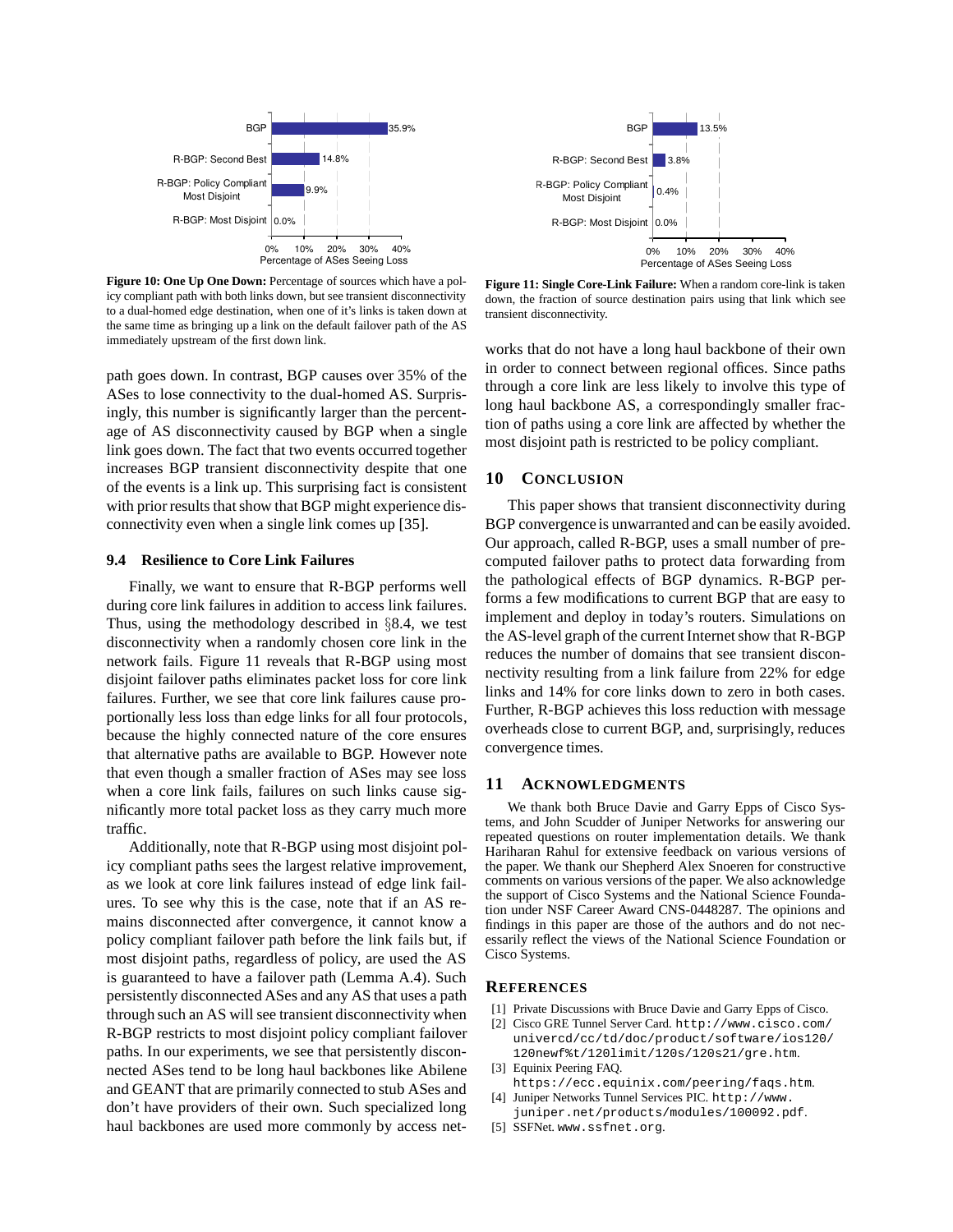[6] Univ. of Oregon Route Views. www.routeviews.org.

- [7] S. Agarwal, C.-N. Chuah, S. Bhattacharya, and C. Diot. Impact of BGP Dynamics on Router CPU Utilization. In *PAM*, 2004.
- [8] O. Bonaventure, C. Filsfils, and P. Francois. Achieving sub-50ms Recovery upon BGP Peering Link Failures. In *Co-Next*, 2005.
- [9] A. Bremler-Barr, Y. Afek, and S. Schwarz. Improved BGP Convergence via Ghost Flushing. In *INFOCOM*, 2003.
- [10] X. Dimitropoulos, D. Krioukov, M. Fomendov, B. Huffaker, Y. Hyun, and kc claffy. As relationships: Inference and validation. *CCR*, 2007.
- [11] P. Francois, C. Filsfils, J. Evans, and O. Bonaventure. Achieving Sub-Second IGP Convergence in Large IP Networks. *CCR*, 2005.
- [12] L. Gao and J. Rexford. Stable Internet Routing Without Global Coordination. In *SIGMETRICS*, June 2000.
- [13] L. Gao and F. Wang. The extent of AS Path Inflation by Routing Policies. In *Glob. Internet Symposium*, 2002.
- [14] T. Griffin and B. Premore. An Experimental Analysis of BGP Convergence Time. In *ICNP*, 2001.
- [15] T. G. Griffin and G. T. Wilfong. An analysis of BGP convergence properties. In *Proceedings of SIGCOMM*, pages 277–288, Cambridge, MA, August 1999.
- [16] G. Huston. Growth of the bgp table 1994 to present. http://bgp.potaroo.net,2006.
- [17] International Telecommunication Union. Connection Integrity Objective for International Telephone Service. E.855., 1988.
- [18] L. Jiazeng et al. An Approach to Accelerate Convergence for Path Vector Protocol. In *Globecom*, 2002.
- [19] D. Katz and D. Ward. Internet Draft. Bidirectional Forwarding Detection. draft-ietf-bfd-base-05.txt.
- [20] N. Kushman, S. Kandula, and D. Katabi. Can you hear me now?! it must be bgp. In *CCR*, 2007.
- [21] N. Kushman, S. Kandula, D. Katabi, and B. Maggs. R-BGP: Staying Connected In a Connected World. Technical Report TR-, MIT, 2007.
- [22] C. Labovitz, A. Ahuja, A. Bose, and F. Jahanian. Delayed Internet Routing Convergence. In *SIGCOMM*, 2000.
- [23] S. Lee et al. Proactive vs. Reactive Approaches to Failure Resilient Routing. In *INFOCOM*, 2004.
- [24] J. Lou, J. Xie, R. Hao, and X. Li. An Approach To Accelerate Convergence for Path Vector Protocol. In *Globecom*, 2002.
- [25] Z. Mao, R. Govindan, G. Varghese, and R. Katz. Route-flap Damping exacerbates Internet Routing Convergence. In *SIGCOMM*, 2002.
- [26] D. Meyer, L. Zhang, and K. Fall. Internet Draft. Report from the IAB Workshop on Routing and Addressing, Dec 2006.
- [27] The Network Simulator. www.isi.edu/nsnam/ns.
- [28] E. Osborne and A. Simha. *Traffic Engineering with MPLS*. Cisco Press, 2002.
- [29] D. Pei et al. Improving BGP Convergence Through Consistency Assertions. In *INFOCOM*, 2002.
- [30] D. Pei et al. BGP-RCN: Improving BGP Convergence through Root Cause Notification. *Computer Networks Journal*, June 2005.
- [31] J. Rexford, J. Wang, Z. Xiao, and Y. Zhang. BGP Routing Stability of Popular Destinations. In *IMW*, 2002.
- [32] E. Rosen, A. Viswanathan, and R. Callon. Multi-protocol Label Switching Architecture. RFC 3031.
- [33] M. Shand and S. Bryant. IP Fast Reroute Framework, Oct 2005.
- [34] L. Subramanian, M. Caesar, C. T. Ee, M. Handley, M. Mao, S. Shenker, and I. Stoica. HLP: A Next-generation Interdomain Routing Protocol. In *SIGCOMM*, 2005.
- [35] F. Wang, Z. M. Mao, J. W. L. Gao, and R. Bush. A Measurement Study on the Impact of Routing Events on End-to-End Internet Path Performance. In *SIGCOMM*, 2006.
- [36] W. Xu and J. Rexford. Multi-path Interdomain Routing. In *SIGCOMM*, 2006.

When an update is received:

- **a)** Store AS-Path and Egress Router Sequence Number List in RIB-In
- **b)** Mark withdrawn and out-of-date all RIB-In entries whose Egress Router Sequence Number List contains an entry with same AS and Egress Router as RCI, but with a lower sequence number
- **c)** Compute new primary using the BGP decision algorithm over nonfailover paths
- **d)** Compute, over all paths, most disjoint path from the primary path, and set as the new failover path
- **e)** If primary path changes and is non-empty, increment sequence number, send new primary path to all non-next-hop neighbors for whom it is policy compliant, and update primary forwarding table with new primary
- **f)** If primary or failover changed and new primary path is non-empty send an update containing new failover, regardless of policy, to new primary next-hop neighbor, and update failover forwarding table with new failover
- **g)** When no customer paths are marked out-of-date, if the primary path is not empty send withdrawals to all non-customers for whom the primary path is not policy compliant; otherwise the primary path is empty, so send withdrawals to *all* non-customers.
- **h)** If new primary is empty path, no path is marked out-of-date path from any neighbor, no peer is offering a loopy path, and no provider is offering a loopy or backup path, then update forwarding table to stop forwarding locally originated packets, and send withdrawals to all neighbors to whom withdrawals have not already been sent, but continue forwarding along the old path packets received from neighboring ASes

**Figure 12:** Pseudo-code for the algorithm

# **APPENDIX A FAILOVER PROOFS**

An important step in our design is to formally prove that the proposed protocols achieve their goals.

We model the network as a directed graph in which each node represents a single-router autonomous system (AS). We analyze the scenario in which BGP is in a converged state at time *t*, then a link *e* goes down, and finally BGP converges again at time  $t + \tau$ . We assume that between times *t* and  $t + \tau$  no other events occur, i.e., no other links come up or go down. We also assume that during this time no customer-provider-peer relationships between ASes change, and that no AS changes its policy regarding which routes are preferred and to whom those routes are advertised. Without loss of generality, we analyze the available paths to one prefix *p* during the transition. We use *Q* to denote the AS "upstream" of the failing link *e*, i.e., the AS which is forwarding packets for *p* along link *e*.

At various points in the analysis we make assumptions about routing policy. In order to state these assumptions, we must introduce several definitions. First, we assume that every edge in the network has a label indicating the relationship between its endpoints, either customer-to-provider, provider-to-customer, or peer-to-peer. Oppositely directed edges have reversed labels. We also assume that there are no cycles consisting entirely of customerto-provider edges or provider-to-customer edges.

We say that a (directed) path in the network is *valley free* if a link labeled either provider-to-customer or peer-to-peer can only be followed by a link labeled provider-to-customer. We say that an AS *A* observes a *valley-free policy* if it never advertises a path from a non-customer to a non-customer.

**Lemma A.1.** *A valley-free path cannot contain a loop.*

*Proof.* See [21] for proof.